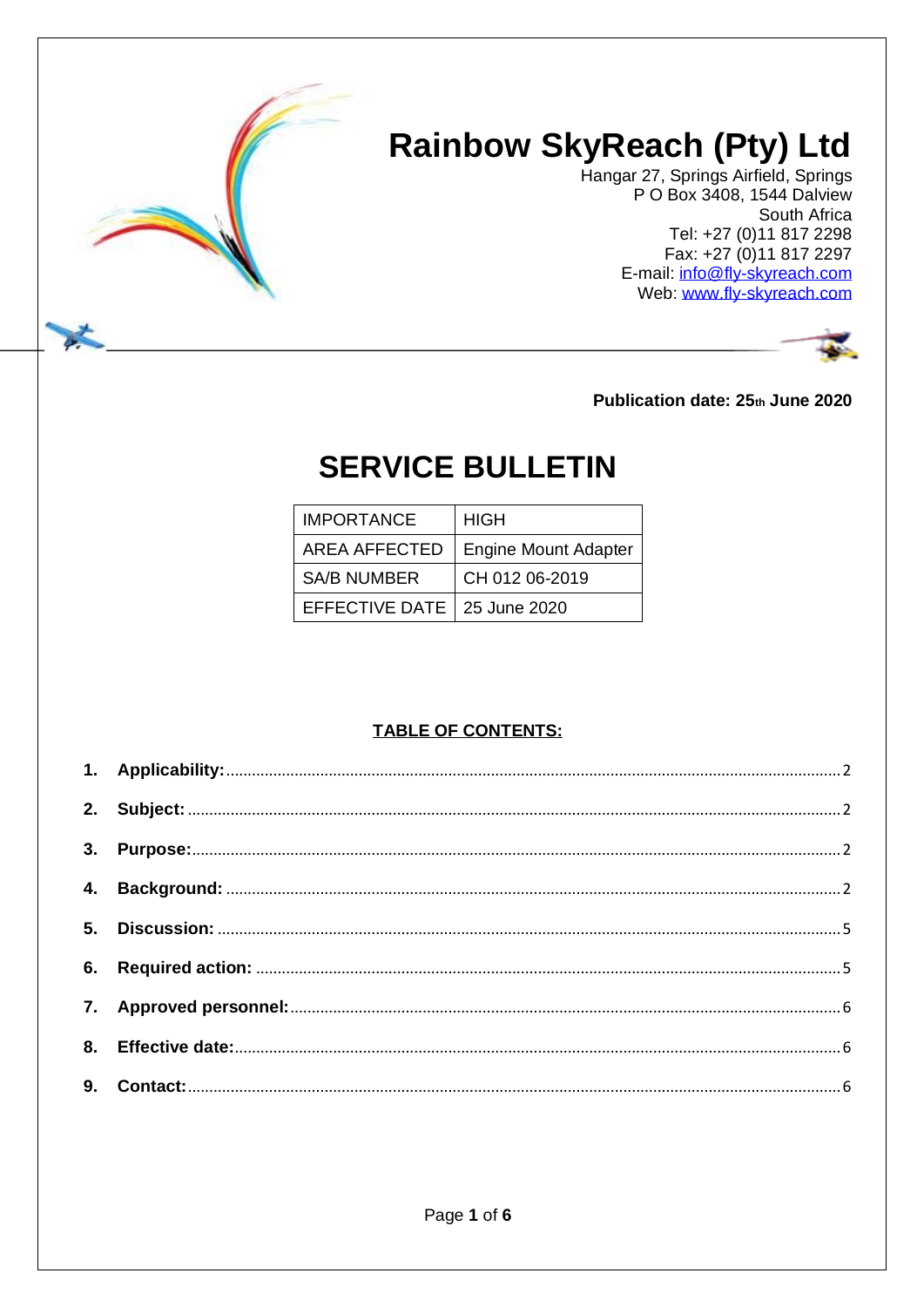# <span id="page-1-0"></span>**1. Applicability:**

All Cheetah/Cheetah-XLS/BushCat aircraft. While a greater likelihood of the defect exists on kit built aircraft due to quality control check in place at the factory we require that operators of ready-to-fly aircraft comply with this service bulletin as well.

## <span id="page-1-1"></span>**2. Subject:**

Inspection of the four M10 x 30mm bolts that attach the engine mount adapter to the engine mount.

## <span id="page-1-2"></span>**3. Purpose:**

This mandatory service bulletin ensures that the engine mount adapter bolts which bolt the engine mount adapter to the engine mount are able to fully screw into the threaded engine mount adapter rods, which allows for adequate compression of the rubber engine mounts. The bolts should not bottom out before compression of the rubber mount occurs.

## <span id="page-1-3"></span>**4. Background:**

During the course of a pre-flight inspection on a kit-assembled aircraft with 50 hours total time, for which the parts were packed in May of 2017, it was noticed that the engine seemed to have shifted slightly to the right in the engine compartment. It was found that the rubber engine mounts were not properly seated in the engine mount which had resulted in the engine mount adapter and engine shifting slightly in the engine bay as can be seen by comparing the relative positions of the front DZUS fasteners on the cowling to the spinner in [Figure 1](#page-1-4). The engine had also shifted forward, resulting in the oil filter housing coming into contact with the lower oil radiator as shown in [Figure 2](#page-2-0).

<span id="page-1-4"></span>

Figure 1 – Engine shifted to the right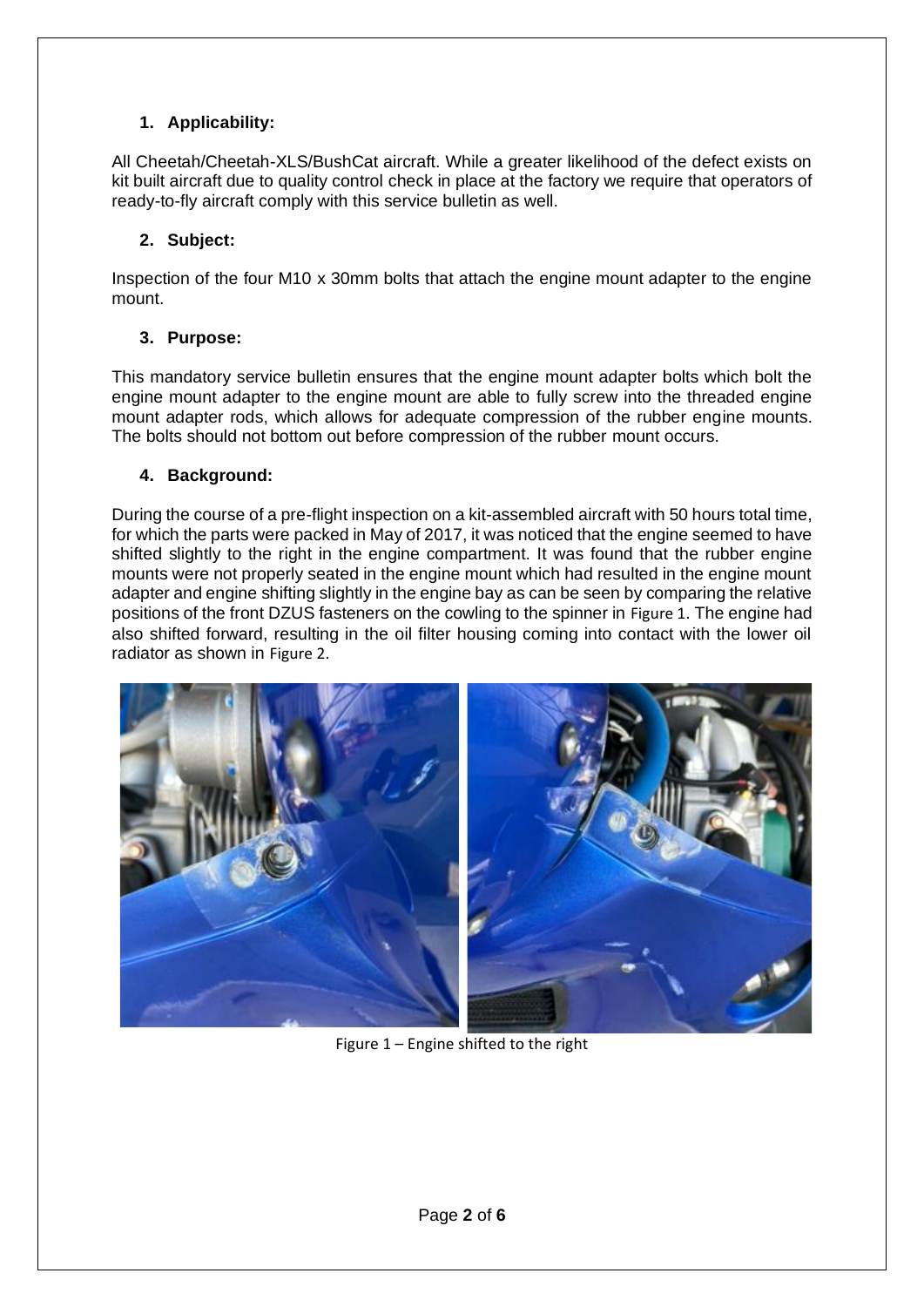

Figure 2 – Lower oil radiator and oil filter housing

<span id="page-2-0"></span>Upon further investigation it was found that the two lower engine mount adapter bolts were bottoming out prematurely in the engine mount adapter rods which in turn prevented the rubber engine mounts from being properly fastened and compressed, which allowed the rubber mounts to become unseated as can be seen in [Figure 3](#page-2-1).



Figure 3 – Unseated rubber mount

<span id="page-2-1"></span>The bolts were bottoming out due to a manufacturing defect in the rods into which they bolt. One of the defective rods are shown in [Figure 4](#page-3-0) where it can be seen that the bolt is not completely fastened and some of the threads are visible, whereas in [Figure 5](#page-3-1) the correct mount is shown and it can be seen that the bolt is completely bolted in and no threads are visible.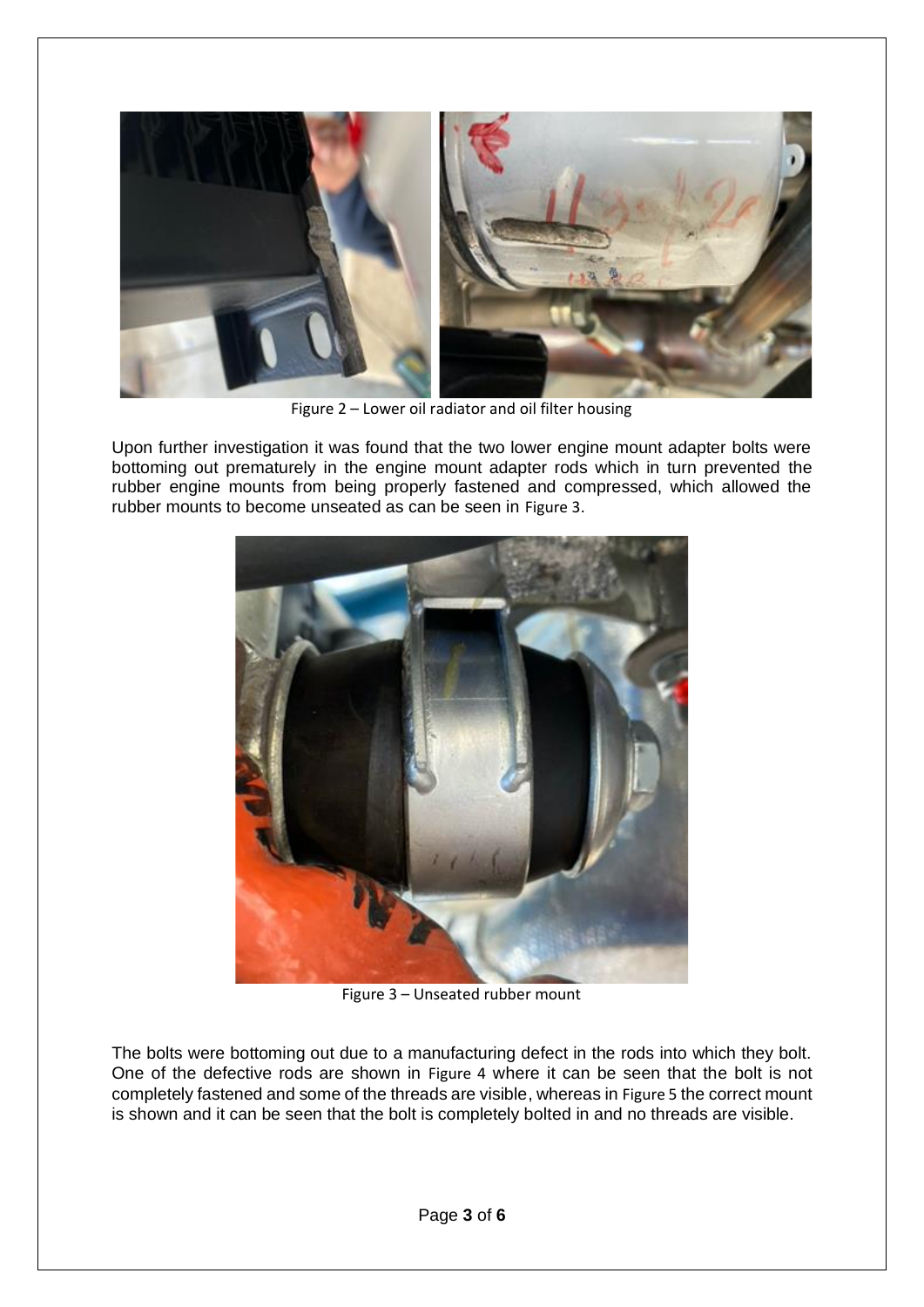

Figure 4 – Defective mount rod Figure 5 – Correct mount rod

<span id="page-3-1"></span>

<span id="page-3-0"></span>The reason for the bolt bottoming out and not fastening fully is due to a manufacturing defect in the machining of the rod before it gets welded to the rest of the adapter. For clarity a drawing of the rod is provided in [Figure 6.](#page-3-2) The part is manufactured by drilling a Ø8.9mm hole through the entire rod. The first 15mm is then threaded, and a larger Ø14.0mm hole is machined in from the other side up to where it makes contact with the threaded section. In defective mounts the Ø14.0mm hole's depth was incorrect and it does not reach the threaded section, as a result the bolt cannot extend past the 15mm threaded section.



<span id="page-3-2"></span>Figure 6 – Engine mount adapter rod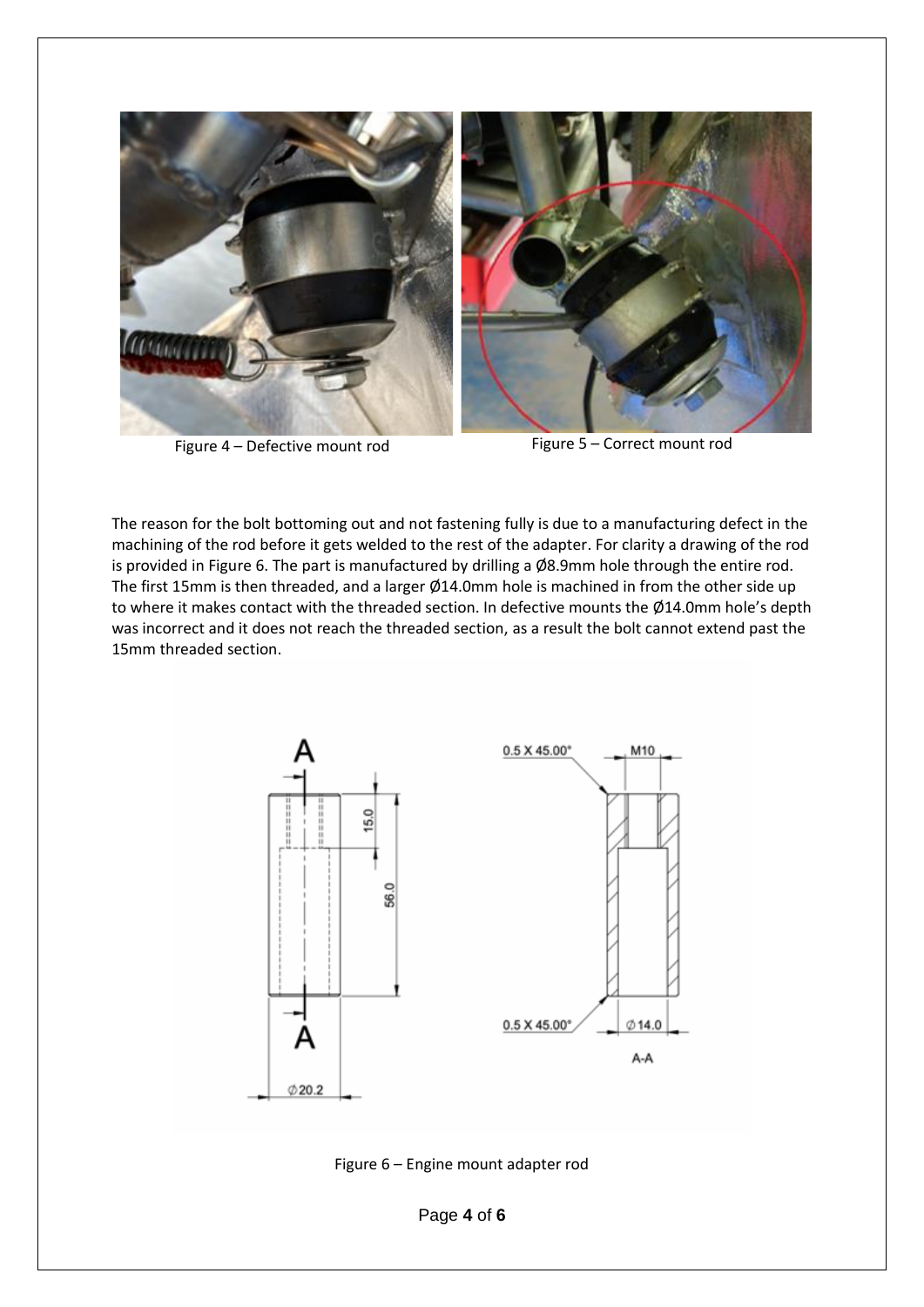#### <span id="page-4-0"></span>**5. Discussion:**

Defective engine mount adapters do not pose an immediate flight risk, but if the rubber mounts have become unseated and the adapter has shifted out of its normal position then this could cause increased vibration and if the engine has shifted and any parts are chaffing against the engine it could lead to premature failure of the affected components.

Chaffing on the oil filter housing and the lower oil radiator will eventually develop into a catastrophic loss of engine oil which could result in an engine failure and/or an engine fire.

A misaligned engine mount could also result in undesirable trim characteristics and in severe cases may have a negative impact on the aircraft's lateral and directional stability under high power conditions.

#### <span id="page-4-1"></span>**6. Required action:**

- 1. All aircraft must be inspected visually by the operator before further flight. Steps 2 and 3 are only symptoms of the problem and if any of those two checks hold true, step 4 will still need to be checked to confirm that a defective engine mount adapter rod is the cause.
- 2. Check for a noticeable lateral shift in the engine by comparing the location of the front DZUS fasteners to the spinner.
- 3. Check for the oil filter housing chaffing on the lower oil radiator.
- 4. Check visually for any of the four engine mount adapter bolts which are not properly fastened, visible threads under the bolt head, as in [Figure 4](#page-3-0), would indicate that this is the case. The bolts to inspect are shown in [Figure 7](#page-4-2).



Figure 7 – Bolts requiring inspection

<span id="page-4-2"></span>Page **5** of **6**